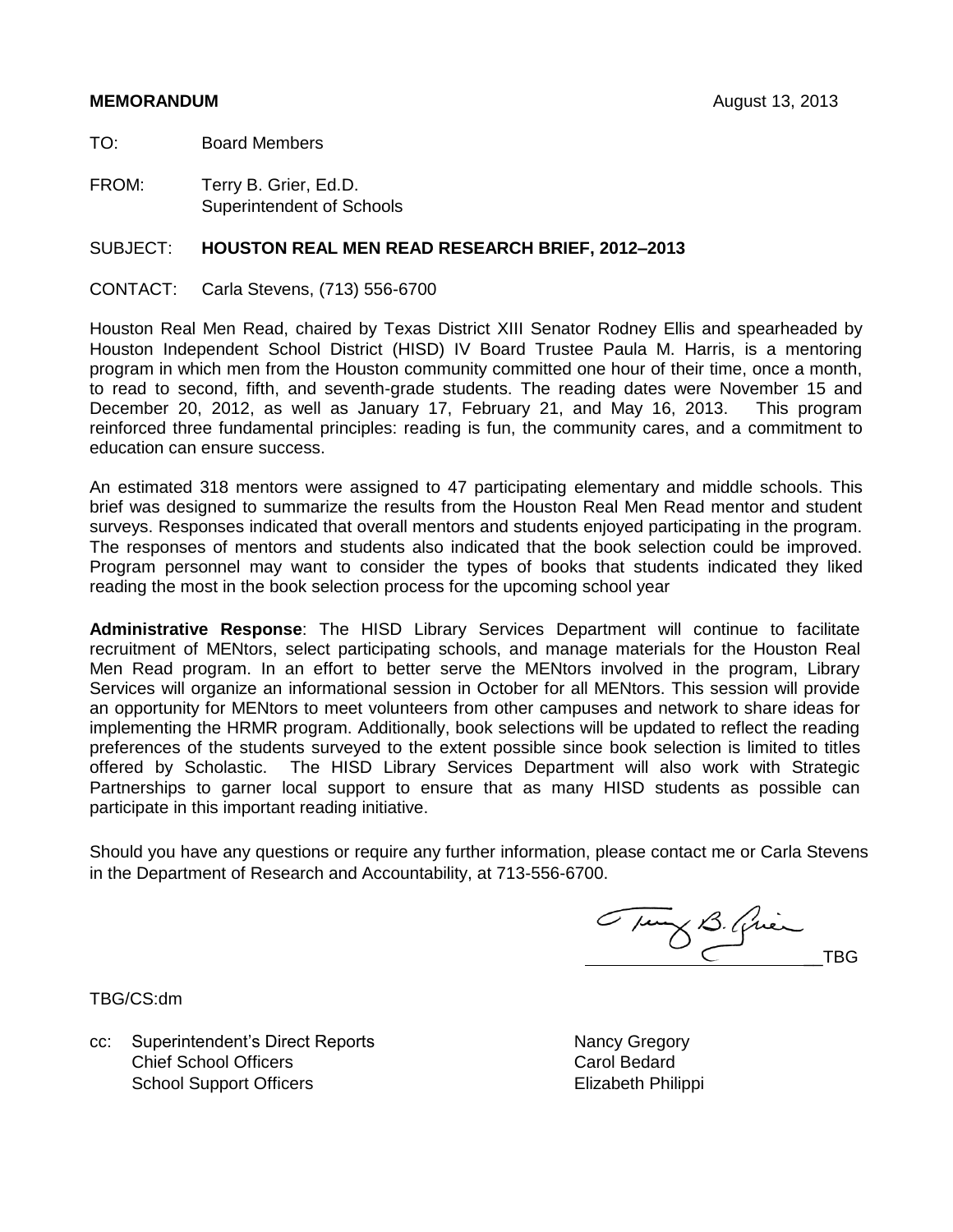

# **E V A L U A T I O N B R I E F B U R E A U O F P R O G R A M E V A L U A T I O N**

Volume 7, Issue 2, August 2013

# *Houston Real Men Read: What was the experience of mentors and students during the fifth year of the Real Men Read program, 2013?*

#### **By Deborah L. Muñiz**

*Houston Real Men Read, chaired by Texas District XIII Senator Rodney Ellis and spearheaded by Houston Independent School District (HISD) IV Board Trustee Paula M. Harris, is a mentoring program in which men from the Houston community committed one hour of their time, once a month, to read to second, fifth, and seventh-grade students. The reading dates were November 15 and December 20, 2012, as well as January 17, February 21, and May 16, 2013. This program reinforced three fundamental principles: reading is fun, the community cares, and a commitment to education can ensure success. An estimated 318 mentors were assigned to 47 participating schools. This brief was designed to summarize the results from the Houston Real Men Read mentor and student surveys. Responses indicated that overall mentors and students enjoyed participating in the program. The responses of mentors and students also indicated that the book selection could be improved. Program personnel may want to consider the types of books that students indicated they liked reading the most in the book selection process for the upcoming school year.* 

#### **Data and Methods**

This was the fifth year of the Houston Real Men Read program. During the 2012–2013 school year, an estimated 318 mentors participated in the program at 47 schools. This was an increase from the estimated 300 mentors who participated in the program by reading to students at 44 schools during the 2011–2012 school year. At the start of the program in 2008–2009, there were 168 mentors at 30 schools who participated.

Campus representatives were asked to submit the names of their mentors along with their email addresses to HISD's Library Services. About 180 emails for mentors were collected. Mentors were asked to complete an electronic survey stored online using the survey tool, Survey Monkey. A total of 90 mentors completed the survey during May of 2013. This accounted for a 50 percent response rate of those who received the survey and a 28 percent response rate for the mentor population. The majority of the mentor respondents (66 percent) were assigned second grade, followed by 47 percent who were assigned fifth grade, and three percent were assigned seventh grade (percentages do not

total 100 due to mentors who were assigned multiple grade levels).

Students were also asked to complete an electronic survey stored on-line using the survey tool, Survey Monkey about their experience in the Real Men Read program. There was an estimated 9,309 students who participated in the program. A total of 3,418 students representing 41 schools completed the survey during March of 2013. This accounted for a 37 percent response rate. Almost half of the student respondents (49 percent) were in second grade, followed by 35 percent who were in fifth grade, and 16 percent in seventh grade. Percentages were based on the total number of responses. The survey also included open-ended questions. A coding scheme was developed for each of the open-ended questions. Responses were then coded according to emergent categories.

# **How did mentors hear about the Houston Real Men Read program?**

Houston Real Men Read mentors were asked to indicate how they heard about the program. **Figure 1** displays the percent of mentors that heard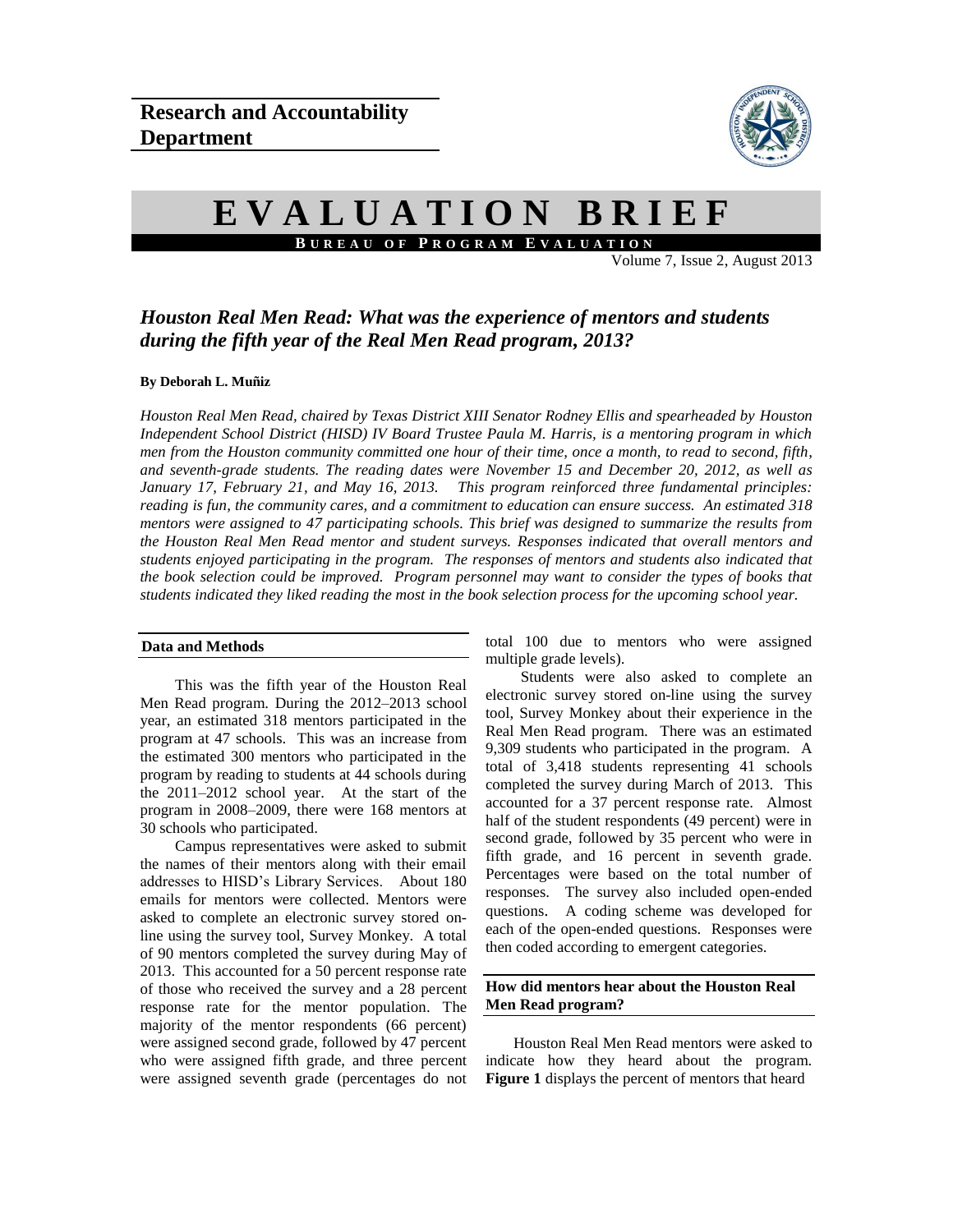

about the program via a friend, employer, kick-off event, or media. The largest percent of mentors (38 percent) heard about the program through a friend, while 19 percent of mentors heard about the program through their employer. Also, seven percent of mentors heard about the program through the kick-off event, and four percent via the media. The category "other" included responses, such as school staff and relative (32 percent).

#### **How did mentors rate the various components of the Houston Real Men Read program?**

Mentors were asked a series of questions about the various components of the Houston Real Men Read program. **Table 1** displays a comparison of mentor response rates from 2009–2013. In 2013, the majority of mentors rated the following components as "excellent:" welcome by school (79 percent), classroom experience (73 percent),

communication from campus representative (69 percent), and lesson guides (52 percent). The program components with the highest percent of mentors rating it as 'needs improvement" or "okay" were communication from central administration (36 percent) and book selection (26 percent). Overall, throughout the five years of the program, the overwhelming majority of mentors have rated all of the program components as "very good" or "excellent."

# **What improvements can be made to the Houston Real Men Read program?**

Mentors suggested improvements that can be made to the Houston Real Men Read program. There were a total of 22 comments that were grouped into three categories. The category with the most comments was "improve book selection" (11 comments). **Table 3** provides a list of the book selections for the 2012–2013 school year. Some specific responses regarding "improve book selection" were as follows:

- After the initial books on dinosaurs, there were two books on discrimination (repetitive). Also, the last book...was not engaging at all with the students. They need books they can be excited about owning and would want to read with their parents.
- I do not believe that the choice of books was appropriate. I had expected to be reading mostly fiction with great story-lines and well developed characters that would really engage the children. Instead, I was put in a rather awkward and unprepared position of dealing with issues such as white-colored segregation/Jim Crow issues and stories that I don't consider to inspirational in driving a child's interest and passion for reading…

| Table 1. Mentor Survey Response Rates on Components of the Houston Real Men Read Program, 2009–2013 |                  |              |               |              |                |     |                 |                |                  |                |                  |                 |                  |                |                |                  |                |            |            |              |
|-----------------------------------------------------------------------------------------------------|------------------|--------------|---------------|--------------|----------------|-----|-----------------|----------------|------------------|----------------|------------------|-----------------|------------------|----------------|----------------|------------------|----------------|------------|------------|--------------|
| <b>Needs Improvement</b>                                                                            |                  |              |               |              | Okav           |     |                 |                | <b>Very Good</b> |                |                  |                 | <b>Excellent</b> |                |                |                  |                |            |            |              |
| <b>Components</b>                                                                                   | $\underline{09}$ | $^{\circ}10$ |               | $^{\circ}12$ | <u>'13</u>     | .09 | $\frac{.10}{.}$ | $^{\circ}11$   | $\frac{12}{2}$   | 13             | $\frac{0.00}{0}$ | $\overline{10}$ | $^{\prime}11$    | $\frac{12}{2}$ | $\frac{13}{2}$ | $\underline{09}$ | $\frac{10}{1}$ | <u>'11</u> | <u>'12</u> | $^{\circ}13$ |
| Application                                                                                         |                  | 7            | $\Omega$      | 0            | $\overline{c}$ | 30  | 17              | 20             | 16               | 16             | 32               | 49              | 39               | 52             | 42             | 31               | 27             | 42         | 32         | 40           |
| Process                                                                                             |                  |              |               |              |                |     |                 |                |                  |                |                  |                 |                  |                |                |                  |                |            |            |              |
| Orientation                                                                                         | 8                | 7            | 6             | $\Omega$     | 5              | 26  | 26              | 17             | 21               | 15             | 36               | 40              | 36               | 40             | 44             | 30               | 27             | 41         | 40         | 36           |
| <b>Book Selection</b>                                                                               |                  | 8            | 5             | 6            | 12             | 16  | 26              | 15             | 16               | 16             | 32               | 31              | 39               | 33             | 29             | 45               | 35             | 41         | 46         | 44           |
| Timeliness of                                                                                       | 14               | 3            | $\mathcal{R}$ | 4            | 5              | 21  | 21              | 15             | 14               | 14             | 29               | 37              | 27               | 31             | 35             | 36               | 40             | 55         | 50         | 47           |
| <b>Book</b>                                                                                         |                  |              |               |              |                |     |                 |                |                  |                |                  |                 |                  |                |                |                  |                |            |            |              |
| Distribution                                                                                        |                  |              |               |              |                |     |                 |                |                  |                |                  |                 |                  |                |                |                  |                |            |            |              |
| Lesson Guides                                                                                       | 3                | 7            | 2             | 3            | 2              | 17  | 25              | 15             | 13               | 16             | 33               | 36              | 33               | 46             | 30             | 46               | 33             | 50         | 38         | 52           |
| Communication                                                                                       | $\tau$           | 3            | $\Omega$      | 3            | $\Omega$       | 10  | 12              | 8              | 7                | $\overline{7}$ | 28               | 16              | 20               | 24             | 24             | 55               | 70             | 73         | 66         | 69           |
| from Campus                                                                                         |                  |              |               |              |                |     |                 |                |                  |                |                  |                 |                  |                |                |                  |                |            |            |              |
| Representative                                                                                      |                  |              |               |              |                |     |                 |                |                  |                |                  |                 |                  |                |                |                  |                |            |            |              |
| Communication                                                                                       | 4                | 5            | 5             | 12           | 9              | 26  | 23              | 27             | 35               | 26             | 32               | 38              | 24               | 26             | 34             | 38               | 34             | 44         | 26         | 31           |
| from Central                                                                                        |                  |              |               |              |                |     |                 |                |                  |                |                  |                 |                  |                |                |                  |                |            |            |              |
| Administration                                                                                      |                  |              |               |              |                |     |                 |                |                  |                |                  |                 |                  |                |                |                  |                |            |            |              |
| Welcome by                                                                                          | $\Omega$         | $\Omega$     | $\Omega$      | $\Omega$     | $\Omega$       | 4   | $\overline{5}$  | 3              |                  | 5              | 19               | 21              | 18               | 26             | 16             | 77               | 74             | 79         | 73         | 79           |
| School                                                                                              |                  |              |               |              |                |     |                 |                |                  |                |                  |                 |                  |                |                |                  |                |            |            |              |
| Classroom                                                                                           |                  | 3            | $\Omega$      | $\Omega$     |                | 3   | 5               | $\overline{c}$ | $\Omega$         | $\overline{c}$ | 18               | 18              | 20               | 20             | 24             | 78               | 74             | 79         | 80         | 73           |
| Experience                                                                                          |                  |              |               |              |                |     |                 |                |                  |                |                  |                 |                  |                |                |                  |                |            |            |              |
| Note: "Bold" indicates the highest rating for that component by year.                               |                  |              |               |              |                |     |                 |                |                  |                |                  |                 |                  |                |                |                  |                |            |            |              |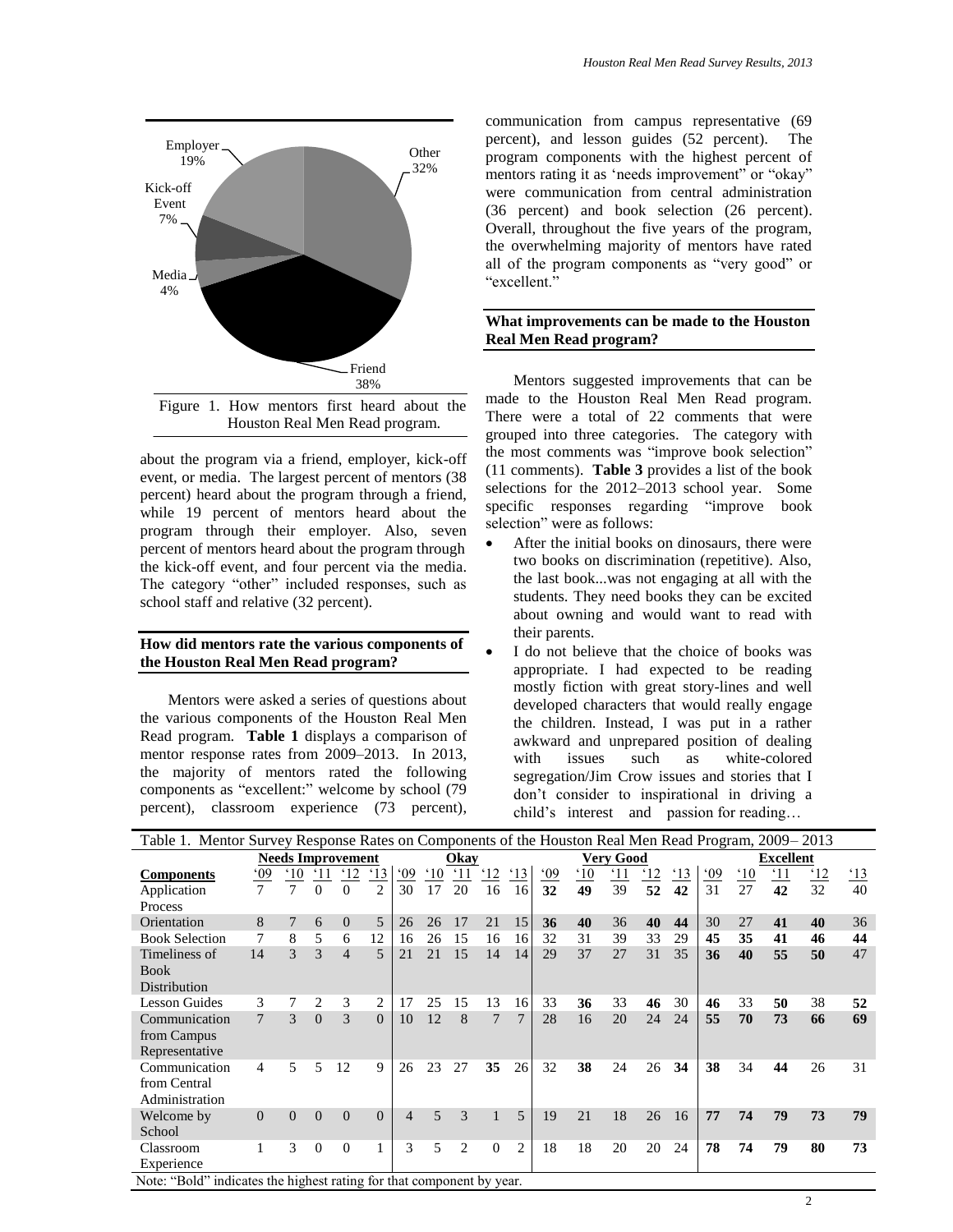| Table 5. These incarried in the BOOK SCIECULUMS for the 2012–2013 SCIIO01 Team by Grade |                                               |                                                          |                                                                        |  |  |  |  |  |  |
|-----------------------------------------------------------------------------------------|-----------------------------------------------|----------------------------------------------------------|------------------------------------------------------------------------|--|--|--|--|--|--|
| Month                                                                                   | <b>Second Grade</b>                           | <b>Fifth Grade</b>                                       | <b>Seventh Grade</b>                                                   |  |  |  |  |  |  |
| November                                                                                | Scholastic True and<br><i>False: Reptiles</i> | <i>Spiders</i>                                           | <b>Face to Face with Sharks</b>                                        |  |  |  |  |  |  |
| December                                                                                | The Three Little<br><b>Javelinas</b>          | <b>Bud, Not Buddy</b>                                    | <b>Seedfolks</b>                                                       |  |  |  |  |  |  |
| January                                                                                 | My Brother Martin                             | March On! The Day My<br><b>Brother Changed the World</b> | Students on Strike: Jim Crow, Civil<br>Rights, Brown, and Me, A Memoir |  |  |  |  |  |  |
| February                                                                                | My Name is Yoon                               | Harvesting Hope: The Story of<br>Cesar Chavez            | The Jumping Tree                                                       |  |  |  |  |  |  |
| May                                                                                     | Carlos and the Squash<br>Plant                | Becoming Naomi León                                      | Esperanza Rising                                                       |  |  |  |  |  |  |

Table 3. HISD Real Men Read Book Selections for the 2012–2013 School Year by Grade

• Some of the content was not age appropriate.

About four of the mentor's comments were categorized as "timeliness of book distribution." As one of the mentors explained, "I was only given about 5 minutes to prepare for the first reading session as I had not seen the book before I walked in the door at the school." Lastly, there were six comments regarding a "lack of communication from central office." One of the comments was, "I was not made aware of any orientation and did not get a chance to meet other RMR mentors throughout the year. I did not receive any type of communication from Central Administration…" Another mentor commented that "Communication from Central Administration not really necessary."

## **How did the mentors describe their experience with the Houston Real Men Read program?**

Mentors had an opportunity to describe their experience in the Houston Real Men Read program. There were a total of 84 comments that were all categorized as a "positive experience" with the exception of one comment. Some of the responses included:

- The Real Men Read program is an amazing opportunity to become involved in today's young generation and being a positive role model. I very much looked forward to my monthly sessions with my class and got to know them individually and saw a great amount of progress from the beginning to end of year. It was great to see students interested in following along with the reading and being motivated to read other books.
- Very positive...I enjoyed reading to the kids and leading insightful, probing discussions that provoked deep thought, connections with the characters and storylines, and applications to the student' daily lives.
- Excellent, it really makes a difference when the students know you are visiting regularly and it was great that they would look forward to it.

Mentors were also asked "Do you plan on volunteering as a mentor for the Real Men Read program next school year?" Approximately, 75 percent indicated "yes," 24 percent "maybe," and one percent "no." **Figure 2** shows the number of years that surveyed mentors have volunteered in the Houston Real Men Read program. Most of the mentors indicated that this was their first time to volunteer in the program (48 percent). About 22 percent have volunteered for two years; 13 percent for three years, and 17 percent have volunteered four to five years. Most of the mentors (98 percent) stated that they would recommend others to participate in the Houston Real Men Read program, while two percent indicated "maybe." Lastly, mentors were asked, "Has your participation in the Real Men Read program encouraged you to increase your involvement in other volunteer opportunities at your current campus or another campus?" Sixty-four percent stated "yes," 23 percent "maybe," and 14 percent "no."



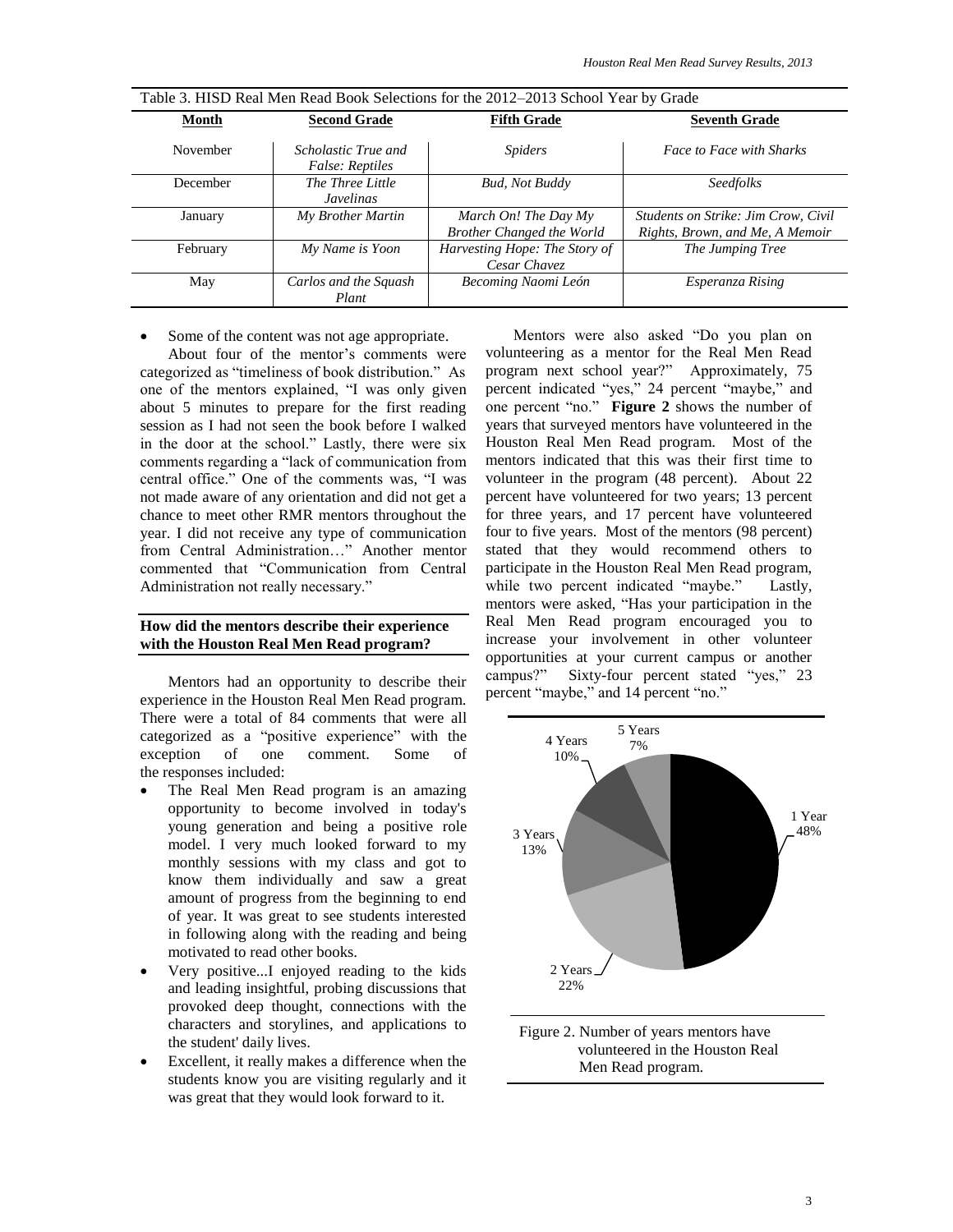#### **What did students think about the books?**

Students were asked, "What do you think about the books?" **Table 4** presents the response rates to this question by grade level. About 74 percent of second grade students indicated "I like all the books." In contrast, the percent of fifth grade students who indicated "I like all the books" was 48 percent and for seventh grade students it was 27 percent. The percent of students who indicated "I like some of the books" ranged from 24 percent in second grade to 66 percent in seventh grade.

**Figure 3** shows the response rates of students by grade level to the question, "Have you shared the books with your family and friends?" The majority of students indicated that they shared their book with their family and friends. Specifically, 81 percent of second grade students, followed by 72 percent of fifth grade students, and 48 percent of seventh grade students have shared their books.

Students had an opportunity to indicate the three types of books they enjoy reading the most. Second grade students enjoy reading picture books (49 percent), books about animals (47 percent), and fairy tales (36 percent) the most. Fifth grade students reported that their favorite type of books were mysteries (54 percent), comics (50 percent), and books about animals (42 percent). Seventh grade students enjoy reading mysteries (62 percent), fantasy (50 percent), and comic books (49 percent).

## **What did students think about the Houston Real Men Read Program?**

Students were asked, "What do you enjoy about the mentor's visit?" Students could check more than one of the following selections: "being read to," "asking questions," "doing activities," and

| Table 4. Response Rates to the Question "What |                                |  |  |  |  |  |  |  |  |  |
|-----------------------------------------------|--------------------------------|--|--|--|--|--|--|--|--|--|
|                                               | do you think about the books?" |  |  |  |  |  |  |  |  |  |

|                  | 2nd   |      |     | 5th           | 7th |               |  |
|------------------|-------|------|-----|---------------|-----|---------------|--|
| <b>Responses</b> | N     | $\%$ | N   | $\frac{6}{9}$ | N   | $\frac{0}{0}$ |  |
| I like all       |       |      |     |               |     |               |  |
| the books.       | 1.173 | 73.8 | 548 | 47.7          | 136 | 26.5          |  |
| I like           |       |      |     |               |     |               |  |
| some of          |       |      |     |               |     |               |  |
| the books.       | 386   | 24.3 | 563 | 49.0          | 340 | 66.3          |  |
| I do not         |       |      |     |               |     |               |  |
| like any of      |       |      |     |               |     |               |  |
| the books.       | 30    | 1.9  | 38  | 3.3           | 37  | 72            |  |

"keeping the books." More than half of the students selected "being read to" (53 percent), followed by "doing activities," (46 percent), and "keeping the books" (45 percent). About 33 percent of students also selected "asking questions." In addition, students could provide a comment about what they enjoy about the mentor's visit. A seventh grader responded:

 I really liked the way he read because it was the perfect tone of voice. He kept us interacting with the book because he asked us questions about what is happening in the book. He was also knowledgeable about the subject. Overall he was a great mentor.

A fifth grader commented, "every time the mentor comes there is a new book and a new adventure starts in the book." Another fifth grade student stated, "Having people come to the classroom and doing something they don't have to."

Lastly, students were asked, "How do you feel about participating in the Houston Real Men Read program?" **Figure 4** shows the response rates of students by grade level. Second grade students had the highest percent of students who indicated they "love it" or "like it" (88 percent) compared to 78 percent of fifth grade students and 60 percent of



Figure 3. Response Rates of Students to the Question: "Have you shared the books with your family and friends?"